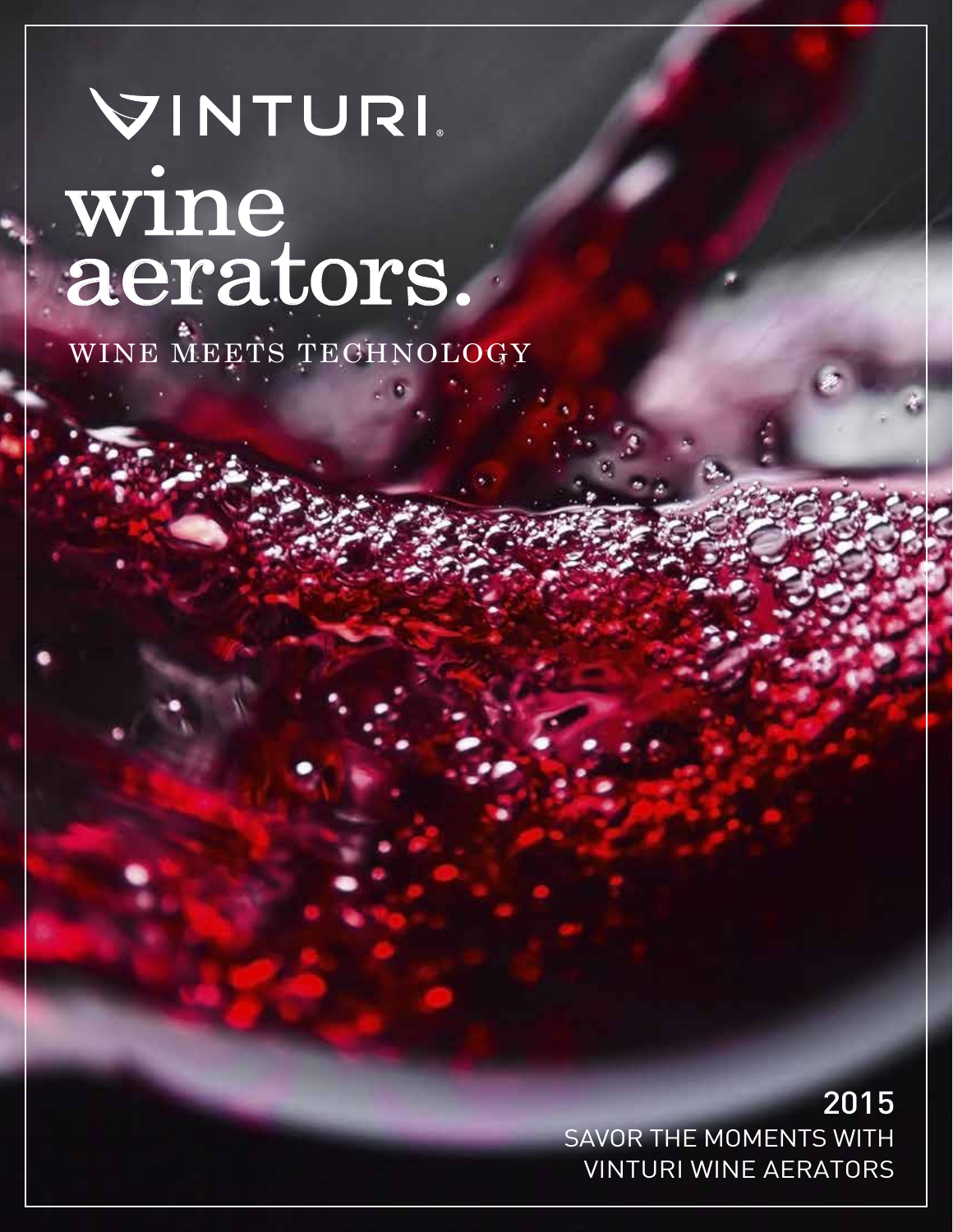### VINTURI

### WINE MEETS TECHNOLOGY

#### Enjoy your wine from the very first sip!

How it works: Vinturi was the first venturi-driven, handheld wine aerator. Vinturi's patented technology is designed to infuse the perfect amount of oxygen to interact with wine as it is poured through the chamber. We tested different contact times and geometries to arrive at mixing the proper amount of air for the right amount of time. As the wine increases velocity, oxygen is drawn in through air intake channels.

### red. white.



classic red wine aerator. pg. 4



classic white wine aerator. pg. 6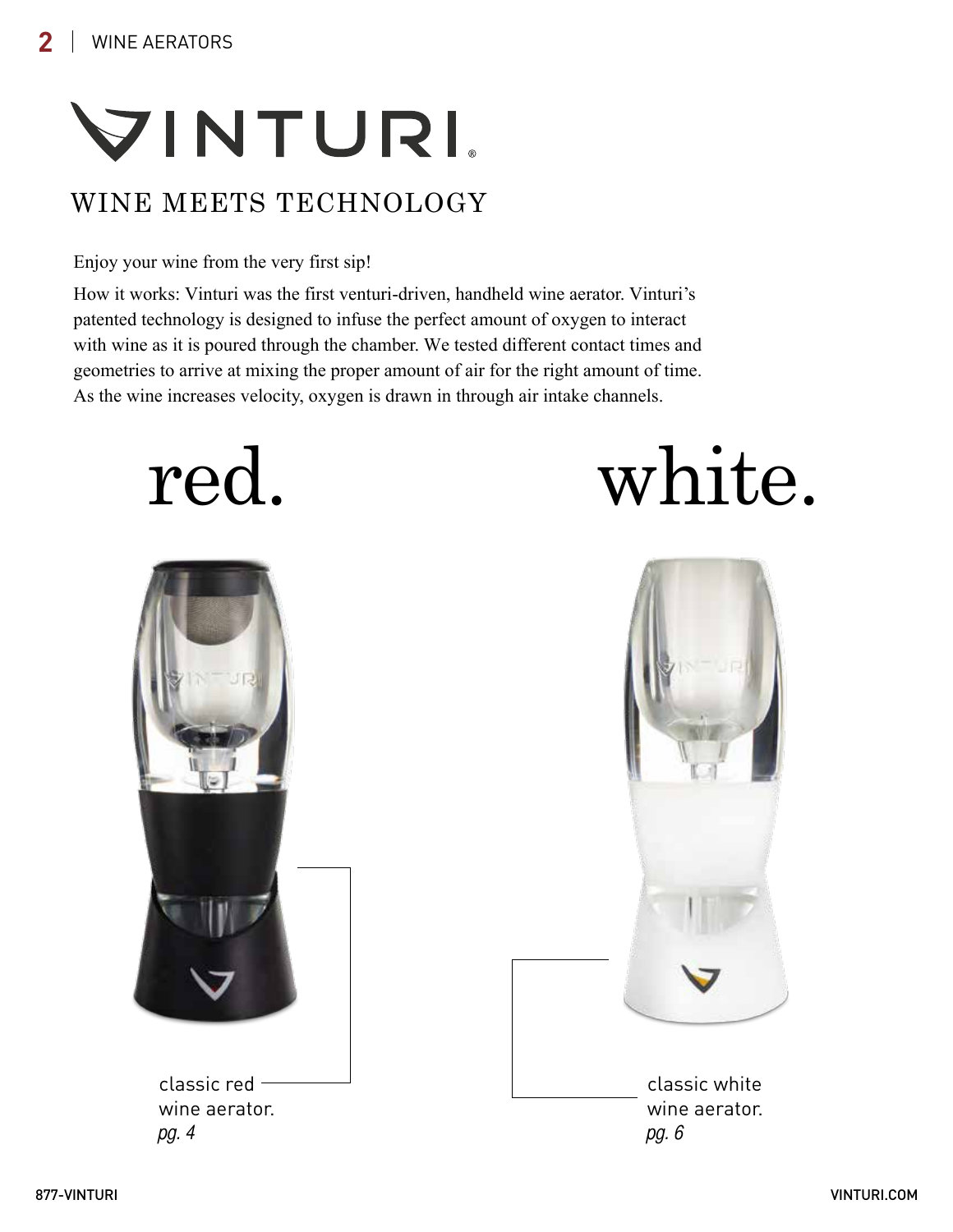

## reserve. spirit.



spirit aerator. pg. 10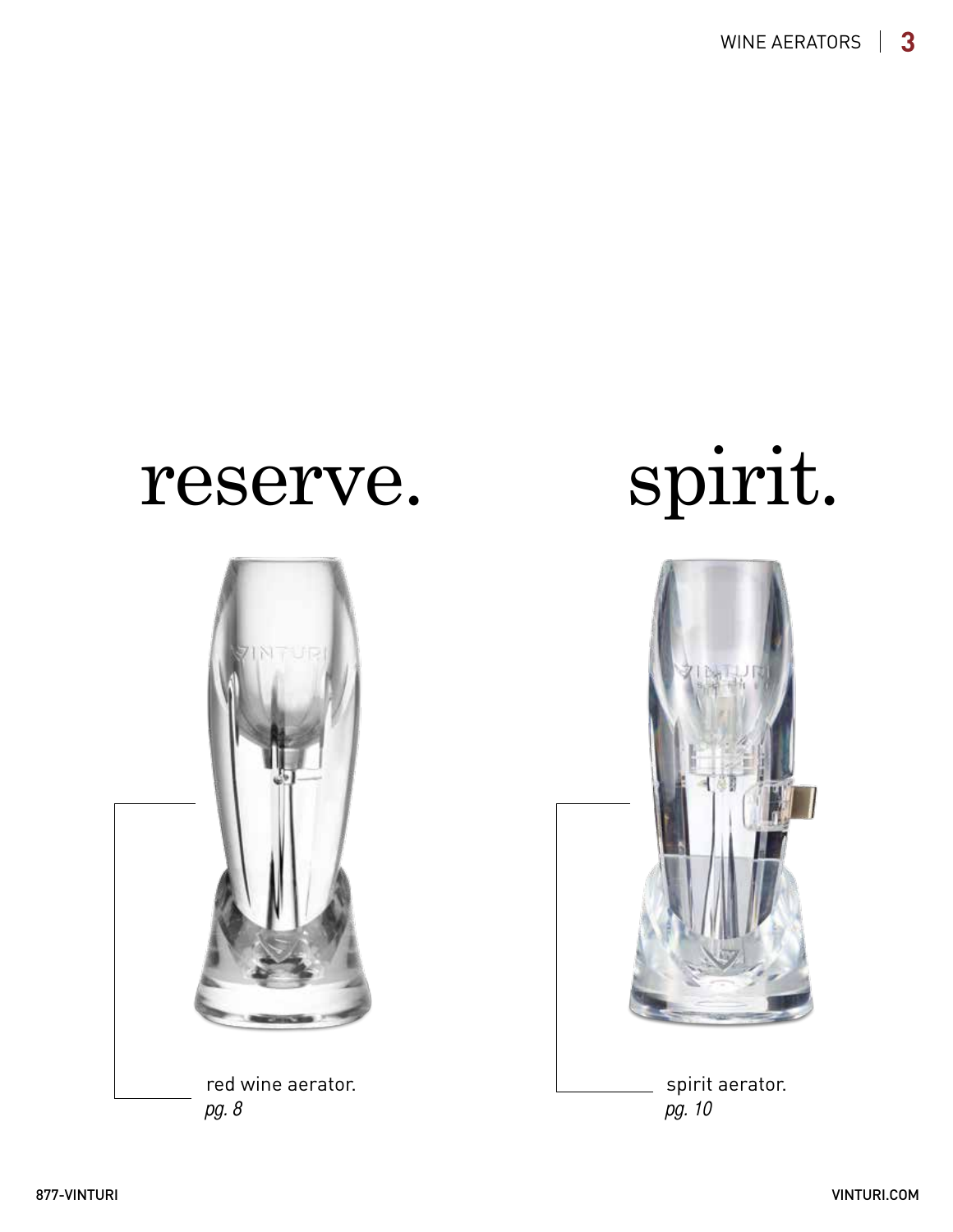## red.

WINE AERATORS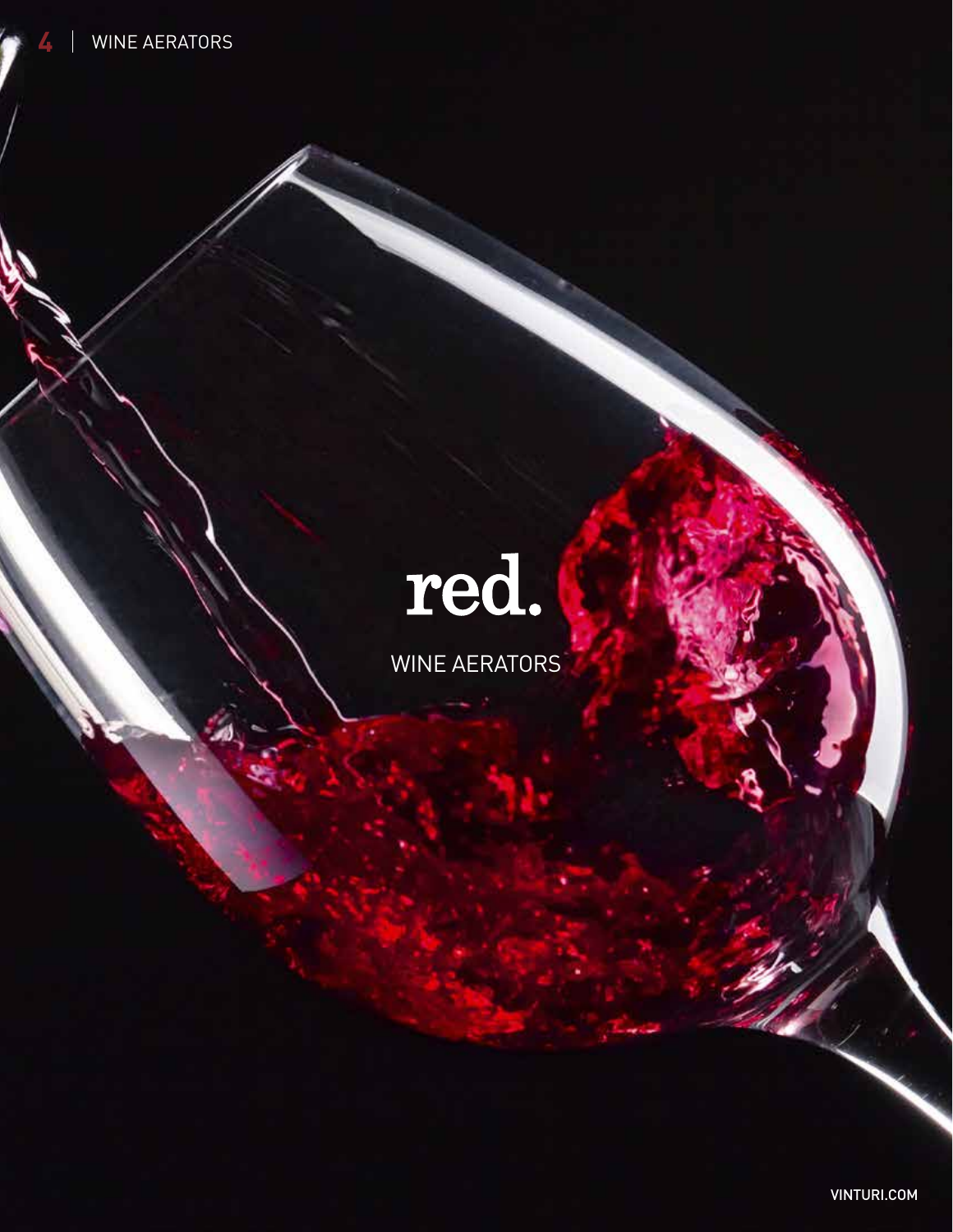#### RED WINE AERATOR **V1010**

Vinturi's patented design draws in and mixes the proper amount of air for the right amount of time; allowing your wine to breathe instantly. When wine is poured in the Vinturi, its internal design creates an increase in the wine's velocity and a decrease in its pressure. This pressure difference draws in air, which is mixed with wine, for perfect aeration. The Vinturi Red Wine Aerator delivers a better bouquet, enhanced flavors and a smoother finish.



3-Piece Set



classic

#### RED WINE AERATOR TOWER SET **V1071**

The Red Wine Aerator Tower Set makes it easier than ever to savor the peak flavors and aromas of properly aerated red wine. An elegant, curved tower holds the Vinturi Red Wine Aerator at the ideal height to pour red wine through it and into the glass; creating a dramatic presentation with practical appeal. This 6-piece set includes the Red Wine Aerator, Tower Arm, Tower Base, No-Splash Grate, No-Drip Stand and Filter Screen that traps bits of cork and sediment.





tower set

|        |                            |              |                                    |      | <b>Master Pack</b> |                                |                    |  |
|--------|----------------------------|--------------|------------------------------------|------|--------------------|--------------------------------|--------------------|--|
| ltem # | <b>Description</b>         | <b>UPC</b>   | <b>Product Size (inches) W.D.H</b> | .Qtv | UPC                | Size (inches) W.D.H            | <b>Cube/Weight</b> |  |
| V1010  | Red Wine Aerator           | 854397002006 | 5.875 x 1.625                      |      | 10-854397-002003   | 7.5 x 9.5 x 9.7                | $0.40/7.3$ lbs.    |  |
| V1071  | Red Wine Aerator Tower Set | 854397002013 | $7.5 \times 16.25$                 |      | 10-854397-002010   | $14.6 \times 15.6 \times 11.2$ | $1.48/15.35$ lbs.  |  |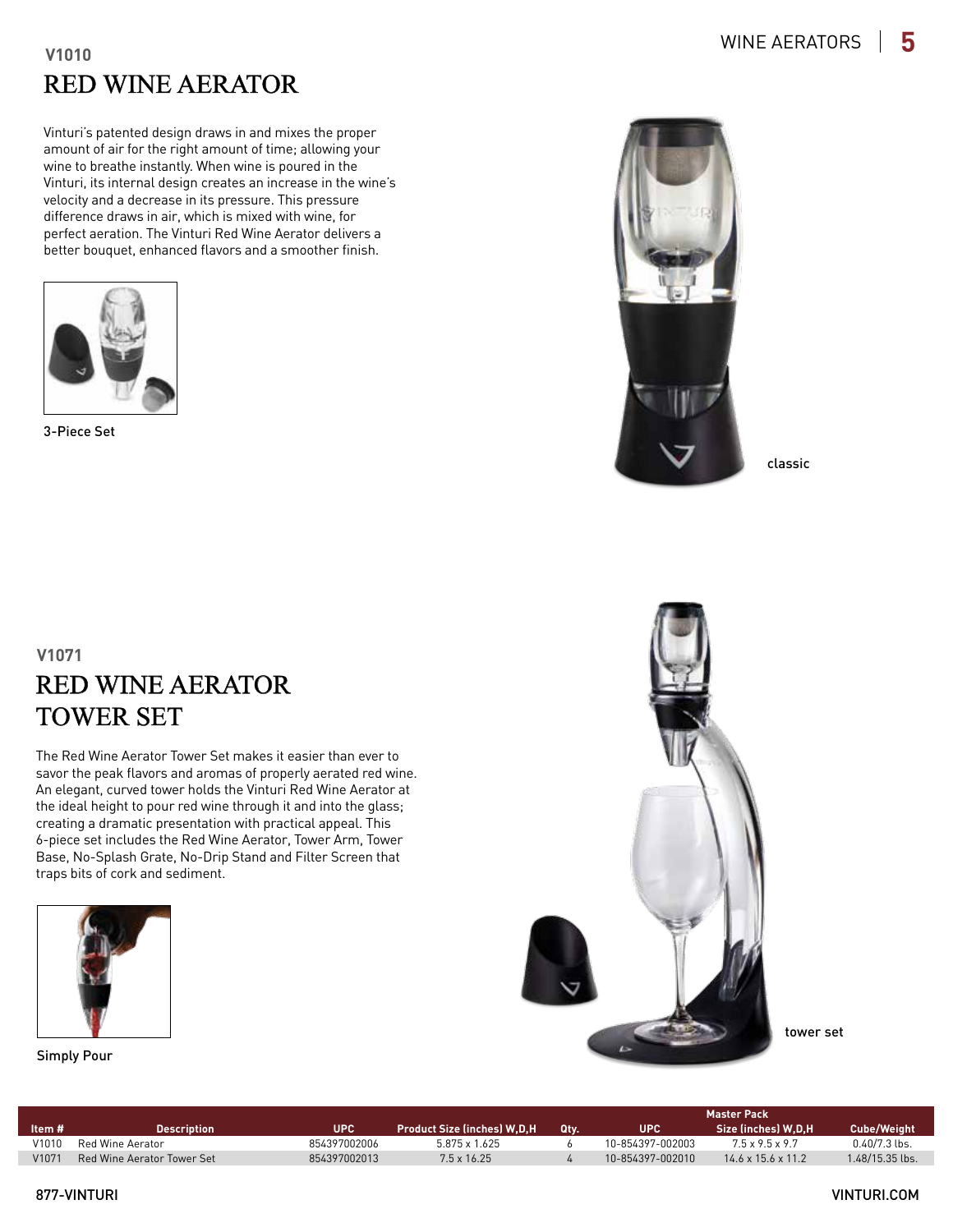## white.

WINE AERATOR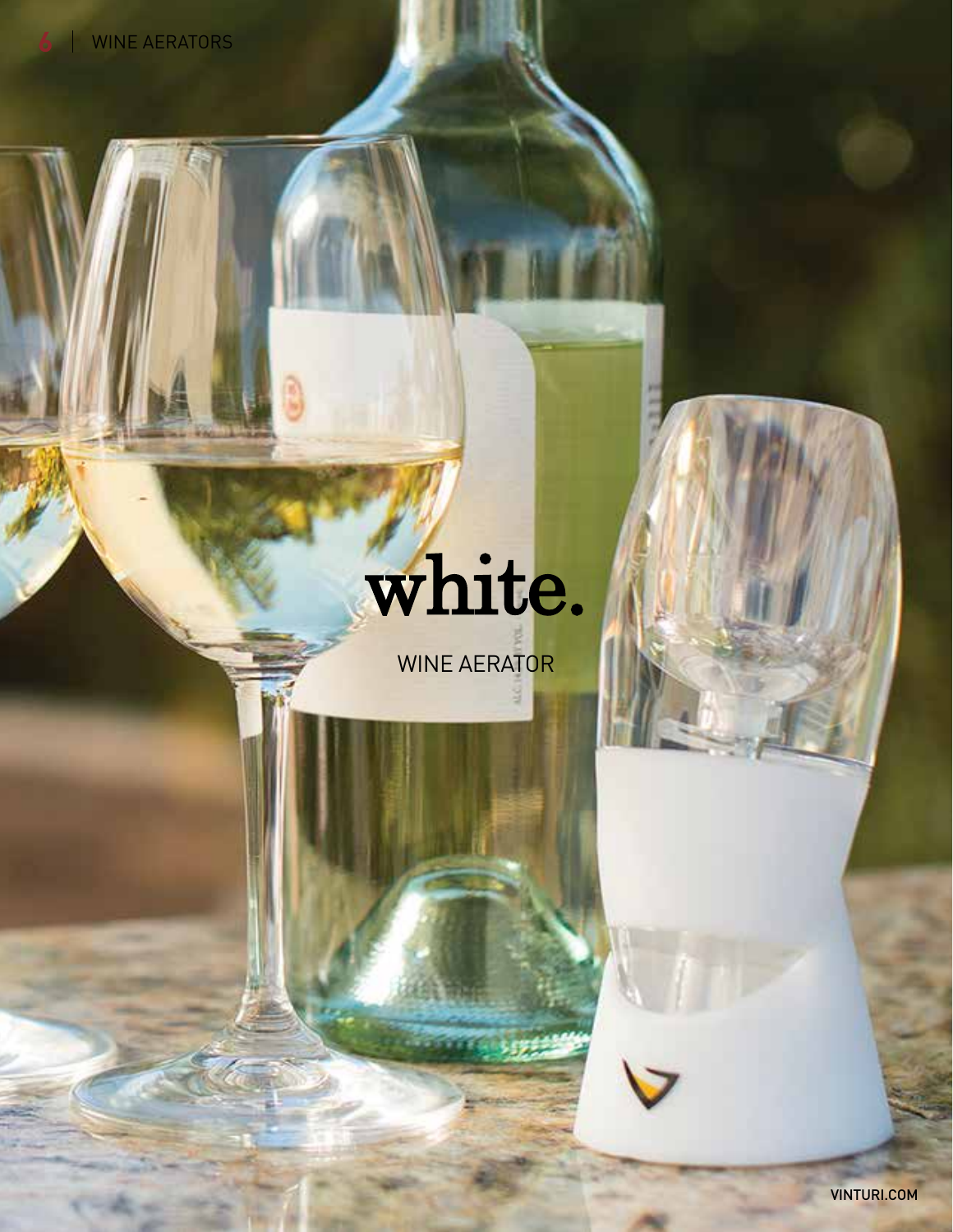#### WHITE WINE AERATOR **V1020**

Before the Vinturi White Wine Aerator, one could not aerate white wines without letting them sit and warm to room temperature. The Vinturi White Wine Aerator provides a means of opening white wine's full aroma profile and tasting notes; while maintaining the perfect temperature for serving and consumption. White wine displays the same improvements with aeration as red wines.



Simply Hold Over Glass and Pour Wine Through



#### WINE LOVER'S SET **V5000**

This set includes a red wine aerator and a white wine aerator.



#### \*wine not included

|        |                    |              |                                    |             | <b>Master Pack</b> |                           |                  |  |
|--------|--------------------|--------------|------------------------------------|-------------|--------------------|---------------------------|------------------|--|
| Item # | <b>Description</b> | <b>UPC</b>   | <b>Product Size (inches) W,D,H</b> | <b>Otv.</b> | <b>UPC</b>         | Size (inches) W.D.H       | Cube/Weight      |  |
| V1020  | White Wine Aerator | 854397002020 | 5.875 x 1.625                      |             | 10-854397-002027   | 7.5 x 9.5 x 9.7           | $0.40/7.3$ lbs.  |  |
| V5000  | Wine Lover's Set   | 854397002082 | $5.875 \times 1.625$               |             | 10-854397-002089   | $101 \times 14 \times 96$ | $0.78/14.7$ lbs. |  |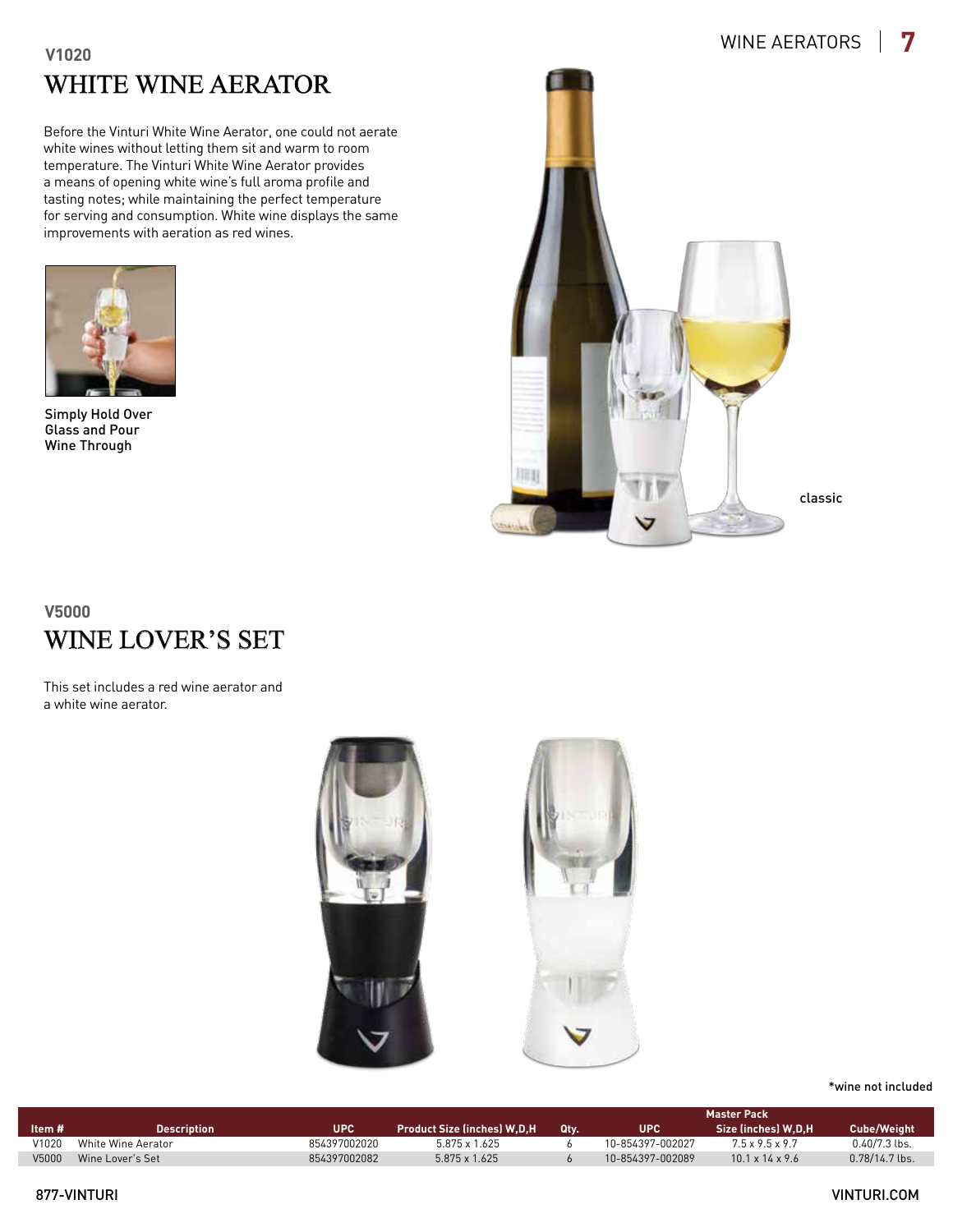### reserve.

RED WINE AERATOR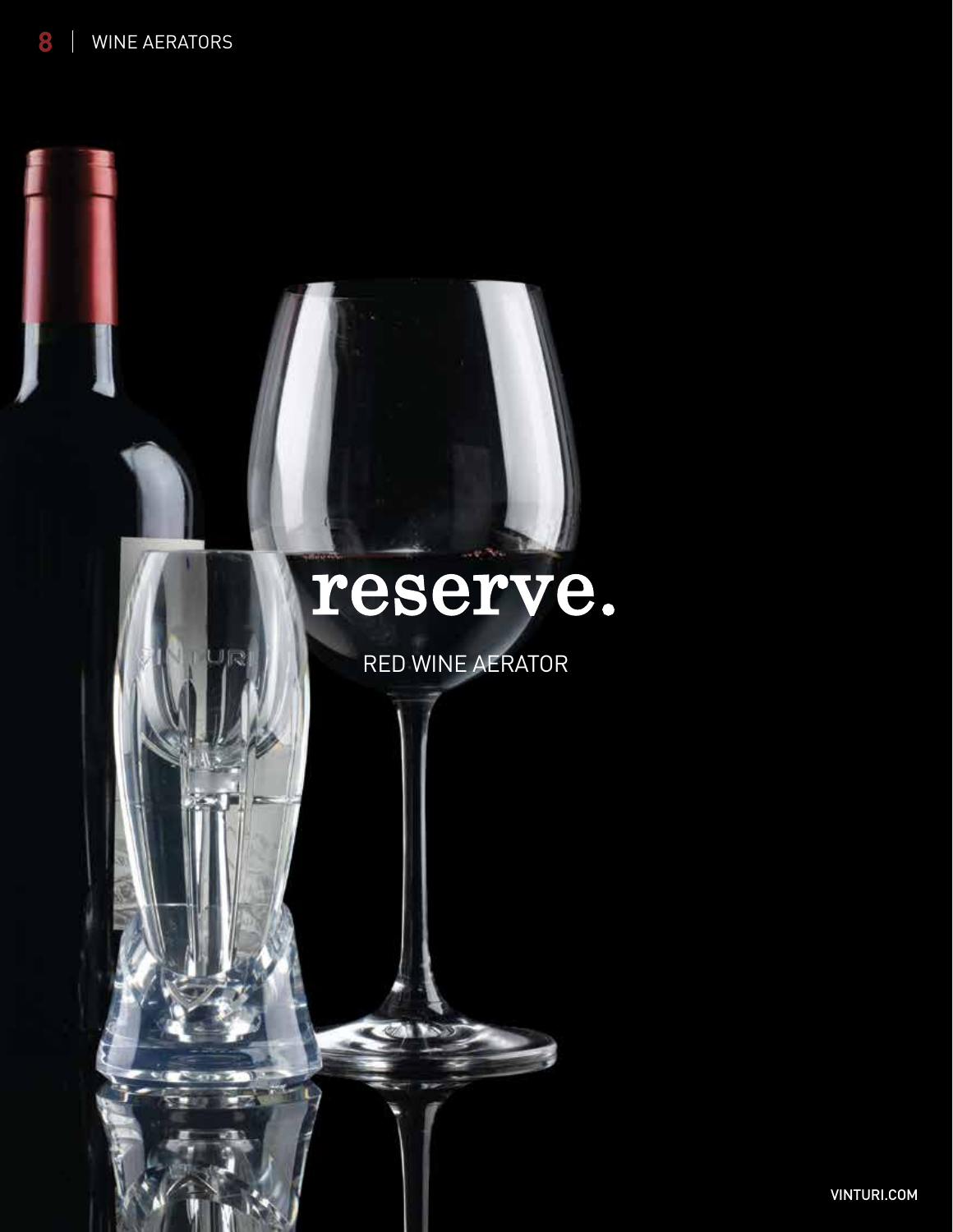#### RESERVE RED WINE AERATOR **V8010**

Speed up the aeration process with the Vinturi Reserve Red Wine aerator; a premium version of the classic, award-winning aerator that's elegant enough for the most formal dinners and parties. Molded of clear acrylic, the aerator opens and develops red wines in the time it takes to pour a glass; giving them the same enhanced bouquet, fuller flavor and smoother finish you'd achieve from extended decanting.



Simply Hold Over Glass and Pour Wine Through



red wine aerator

#### RESERVE RED WINE AERATOR & CARAFE SET **V8060**

Through the fusion of superior technology and timeless design, the Vinturi Reserve collection secures wine's new place as the focal point of any occasion. Making wine aeration faster, easier and smoother. This innovative, large-capacity aerator is designed to aerate an entire 750ml bottle of red wine. The wine can be poured directly into the newly-designed Vinturi glass carafe in under 30 seconds. The German-made carafe also includes a topper that integrates the Reserve aerator.





Carafe Set Simply Pour



carafe set

\*wine not included

|        |                                       |              |                             |     | <b>Master Pack</b> |                              |                    |  |
|--------|---------------------------------------|--------------|-----------------------------|-----|--------------------|------------------------------|--------------------|--|
| ltem # | <b>Description</b>                    | UPC          | Product Size (inches) W.D.H | Qtv | UPC'               | Size (inches) W.D.H          | <b>Cube/Weight</b> |  |
| V8010  | Reserve Red Wine Aerator              | 854397002136 | 5.875 x 1.625               |     | 10-854397-002133   | 66x19x97                     | $0.70/9.5$ lbs.    |  |
| V8060  | Reserve Red Wine Aerator & Carafe Set | 854397002143 | $5.875 \times 1.625$        |     | 10-854397-002140   | $9.5 \times 9.3 \times 10.8$ | $1.15/9.75$ lbs.   |  |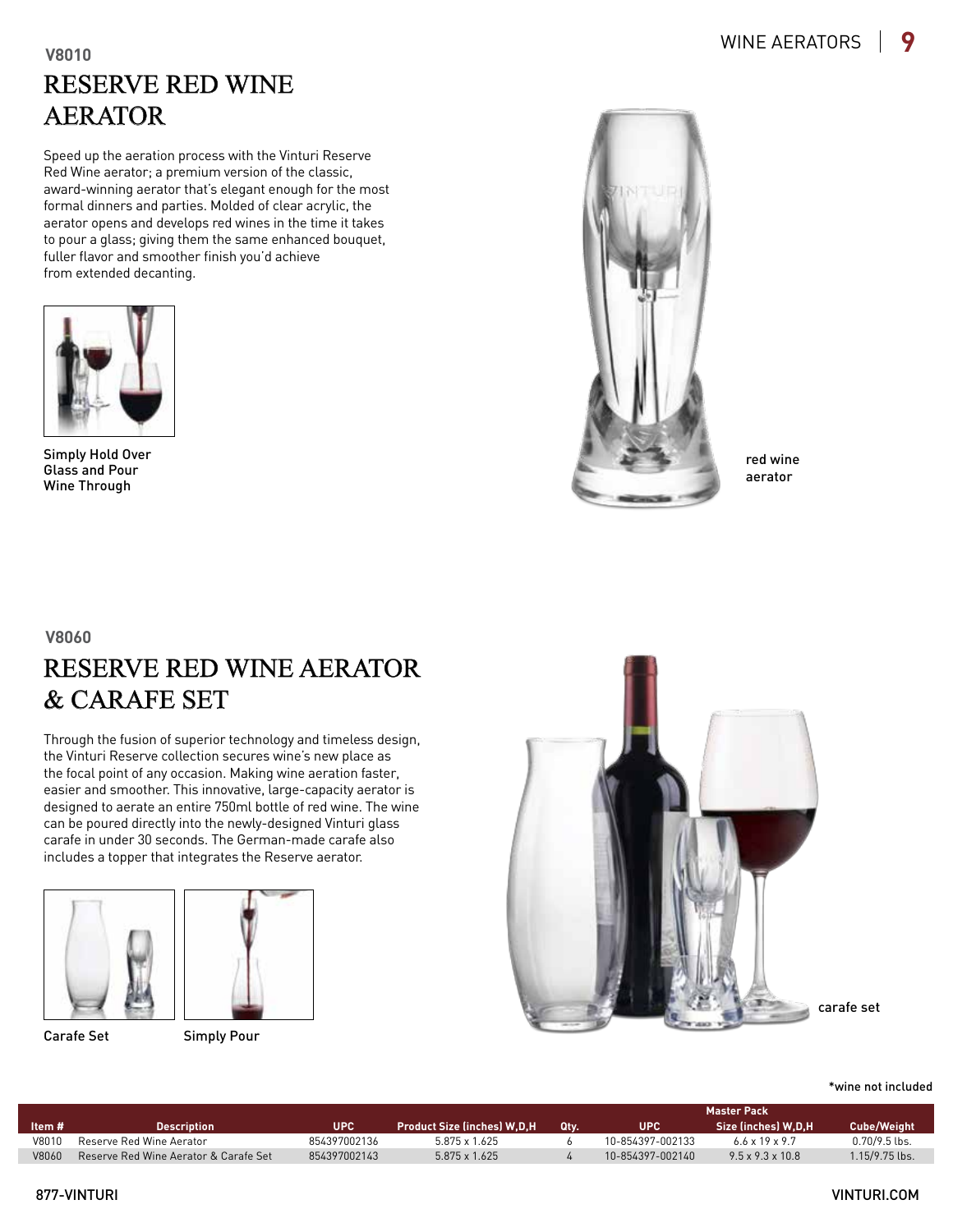

# spirit.

a,

LIQUOR AERATOR

**VINTURI.COM**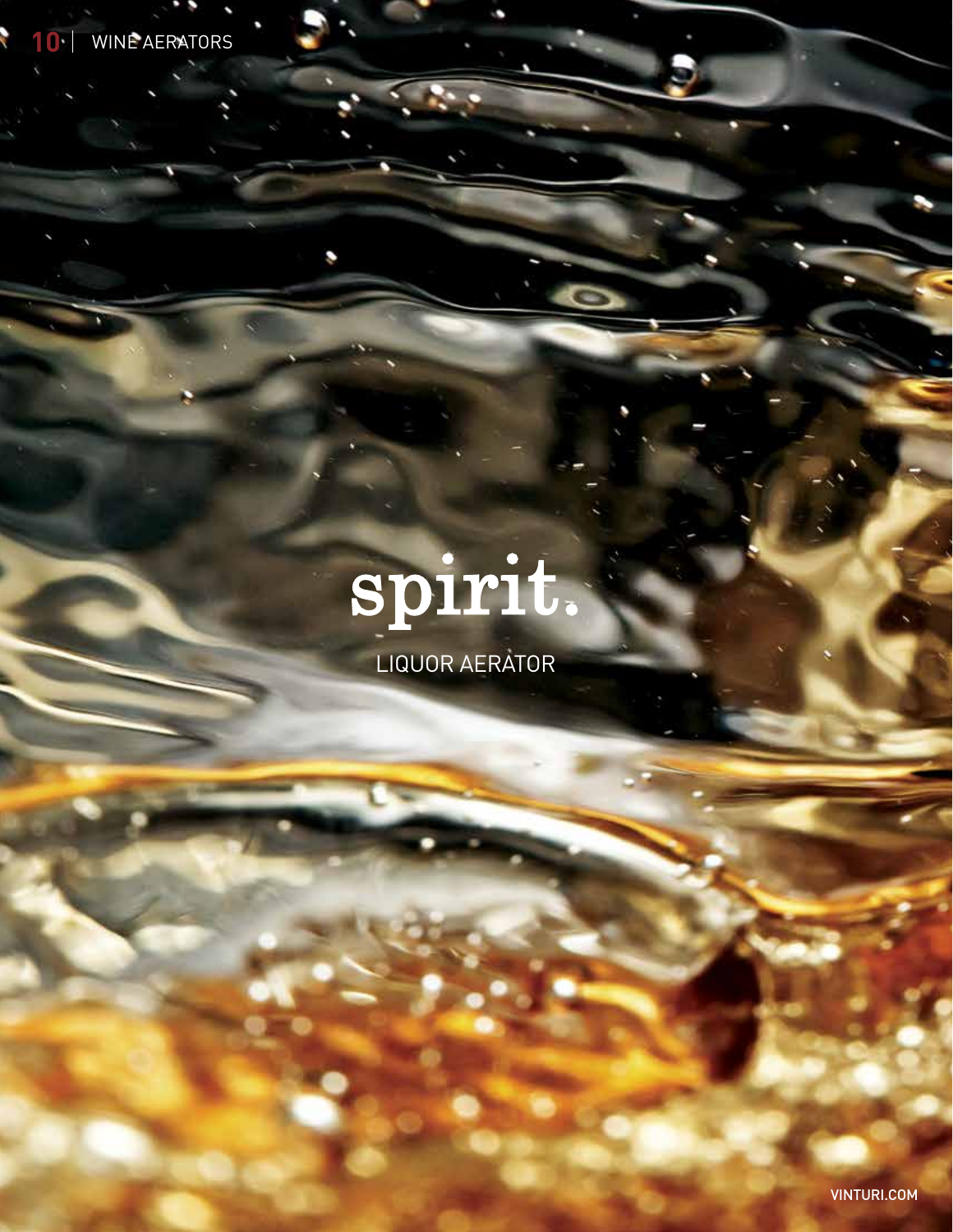#### SPIRIT AERATOR **V6010**

From Cognac, Scotch, Port and Whiskey to Bourbon, Vodka, Gin, Rum and Brandy, the Vinturi Spirit Aerator releases the full potential of any undiluted spirit; allowing it to be appreciated like never before. With a convenient, built-in jigger to measure out servings and a sleek, compact design, the Vinturi Spirit is an essential tool for modern, at-home bartenders looking to expand their repertoire and maximize their skills.



Simply Hold Over Glass and Pour Wine Through



spirit

#### VINTURI ACCESSORIES

**V3000**

### FILTER SCREENS

Made for use with the Vinturi Wine Aerator, the screens filter wine and eliminate the sediment in wine. Available as a 5 pack of filters.



|        |                      |              |                                    |             | <b>Master Pack</b> |                          |                    |  |
|--------|----------------------|--------------|------------------------------------|-------------|--------------------|--------------------------|--------------------|--|
| ltem # | <b>Description</b>   | UPC          | <b>Product Size (inches) W,D,H</b> | <b>Otv.</b> | <b>UPC</b>         | Size (inches) W.D.H      | <b>Cube/Weight</b> |  |
| V6010  | Spirit Aerator       | 854397002105 | $.75 \times 6$                     |             | 10-854397-002102   | 75 x 95 x 97             | $0.40/7.3$ lbs.    |  |
| V3000  | Filter Screen 5 Pack | 854397002051 | $1.625 \times 1.375$               |             | 10-854397-002058   | $725 \times 55 \times 8$ | $0.18/2.18$ lbs.   |  |